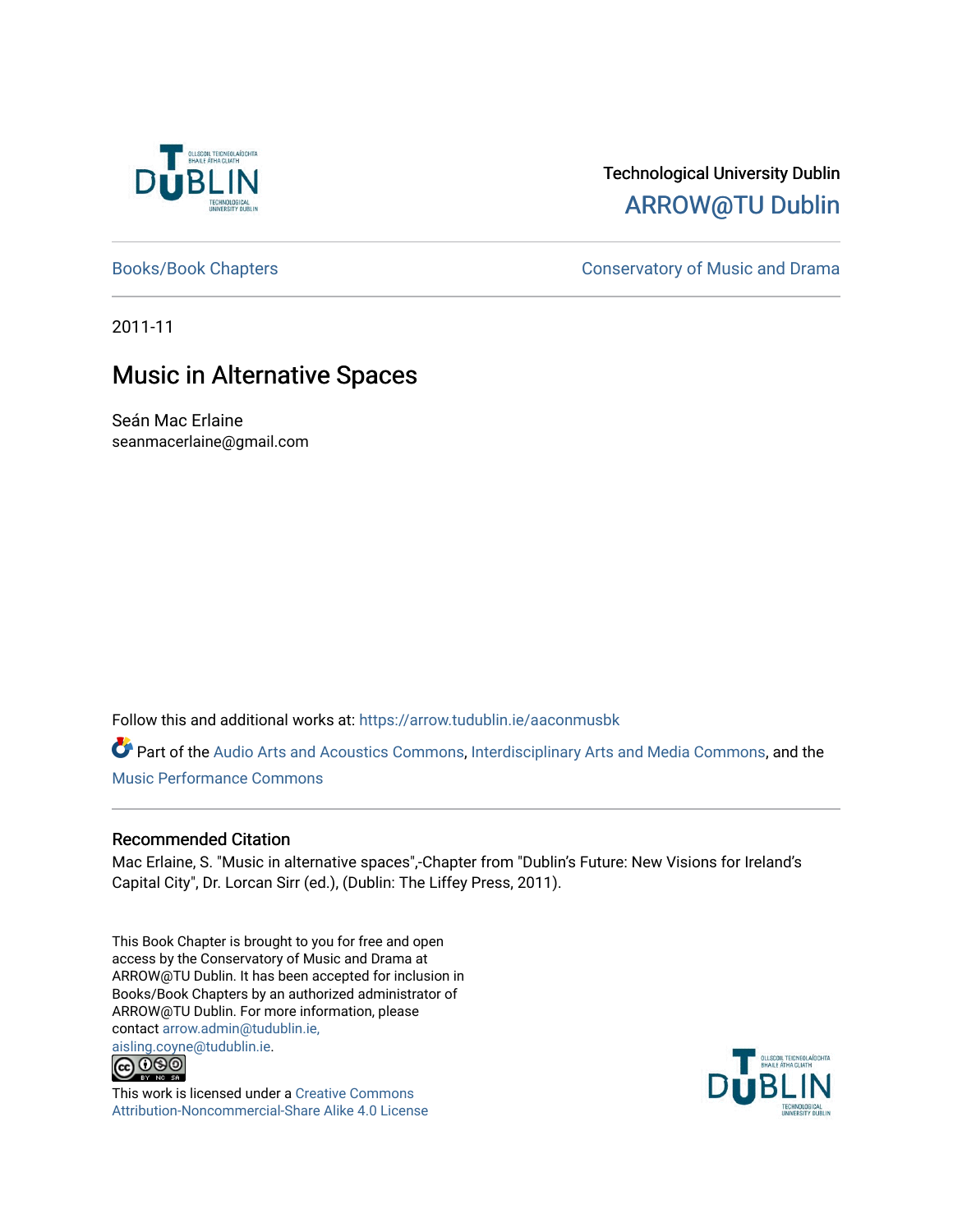#### **Music in artist-run alternative spaces in Dublin: an interview.**

## **[Seán Mac Erlaine – Music]**

Page | 1

When asked to write about music in Dublin and its future, I had no interest in trying to see whether someone in Dublin is going to invent a new scale or whether 'the lost chord' will be uncovered in a Dublin suburb in fifteen year's time! So, rather than talking about the fabric of music itself or suggesting who might be making great music into the future, perhaps the means of production, where people play and these social factors are the stuff of real importance and where significant change is taking place and will continue for people making music and their audiences. I talked with the organisers of three alternative art spaces where music, among other things, is presented. These alternative spaces are, for me, a really good example of a new avenue for music performance (not all music may suit this arrangement, sure) and they represent a very positive development in terms of bypassing the dominant licensed venue model, which doesn't always serve the music as good as it could. I choose these particular spaces because I believe they each represent a new working model of how music is being performed today in Dublin and they raise questions as to whether this model may become more and more favoured into the future and what implications that scenario holds. I talked with Jack Phelan and Erin Michelle from Hello Operator, in Dublin's North Inner City; Miranda Driscoll and Feargal Ward from The Joinery, in Arbour Hill, Dublin 7; and Ian Oliver and Monika Sapielak from The Centre For Creative Practices in the heart of Dublin's traditional Georgian business district. Although the interviews were recorded on three separate occasions in the three spaces, the texts were treated as an audio collage (as many similar topics were touched upon) and transcribed into the format below.

## **History**

**Seán**: Although there is a longer history to artist-run spaces in Dublin, it seems that over the last four years or so, more and more independent alternative spaces have appeared in Dublin. There's a couple of myths surrounding their formation: the first is to see these as a result of the property crash, with artists snapping up cheap warehouse spaces. The other temptation has been to lump these spaces together under a common banner, implying a movement of sorts. But your spaces debunk these ideas, don't they?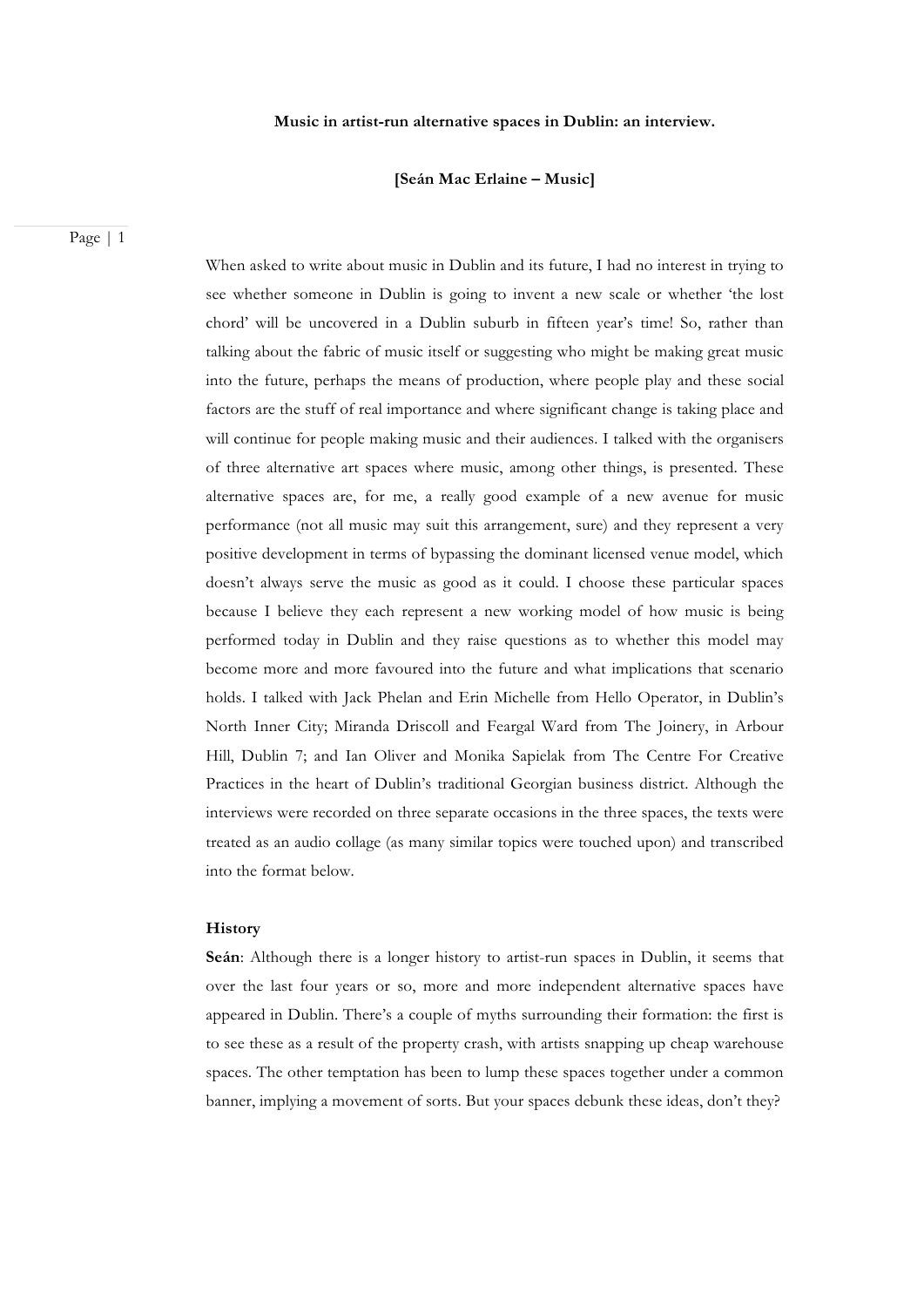**Miranda**: We started up 2008, early 2008, so pre-recession. So no, it wasn't as a response to the recession. But it was a response to challenging the accepted norms for progress for the artist after graduation and into their career. So, as a non-commercial space it takes out the representation of the artist by a gallery. In a place like this, artists can get stuck into showing their own work and not wait around to be shown by somebody else.

It started for us when we were looking for a place to work in and we came across this building. And then, in terms of the music we were just approached by an improvising musician initially and then very quickly we saw that musicians, even more so than visual artists, were really excited about places that were challenging the traditional venue approach. Other than that there isn't an agenda or sense of being part of a movement of artists setting up spaces.

**Ian**: We started the Centre For Creative Practice (CFCP) in September 2009. I had been working for the Irish Writers Centre and had been taking music photographs for a number of years for independent bands right through to RTÉ performing groups and most stops in between. When the funding was cut to the Writers Centre, we (with my partner Monika) decided we were going to start somewhere that was basically geared towards literature, maybe with a mix of genres but mostly to do with courses and education.

It soon became very apparent that courses weren't necessarily going to be the way that we were going to pay the rent let alone pay ourselves, which we still don't do, but we do pay the rent these days! So we started looking at events and what sort of things we could do and being friends with some musicians, music became part of that while literature took a back step. So music, visual arts, photography and film became very important.

**Seán**: Can you give an outline of how the economics of running a space works out? Do you receive funding or how do you cover costs?

**Ian**: Basically we get seven grand from outside sources, which is two grand from Dublin City Council, five grand from the Arts Council which has to go on our programme – we are not allowed to use it for core costs. But, for instance, if you bring a quartet over from the UK you are looking at a grand straight away, so it doesn't go very far. And that's not just towards music, it's towards visual art, it's toward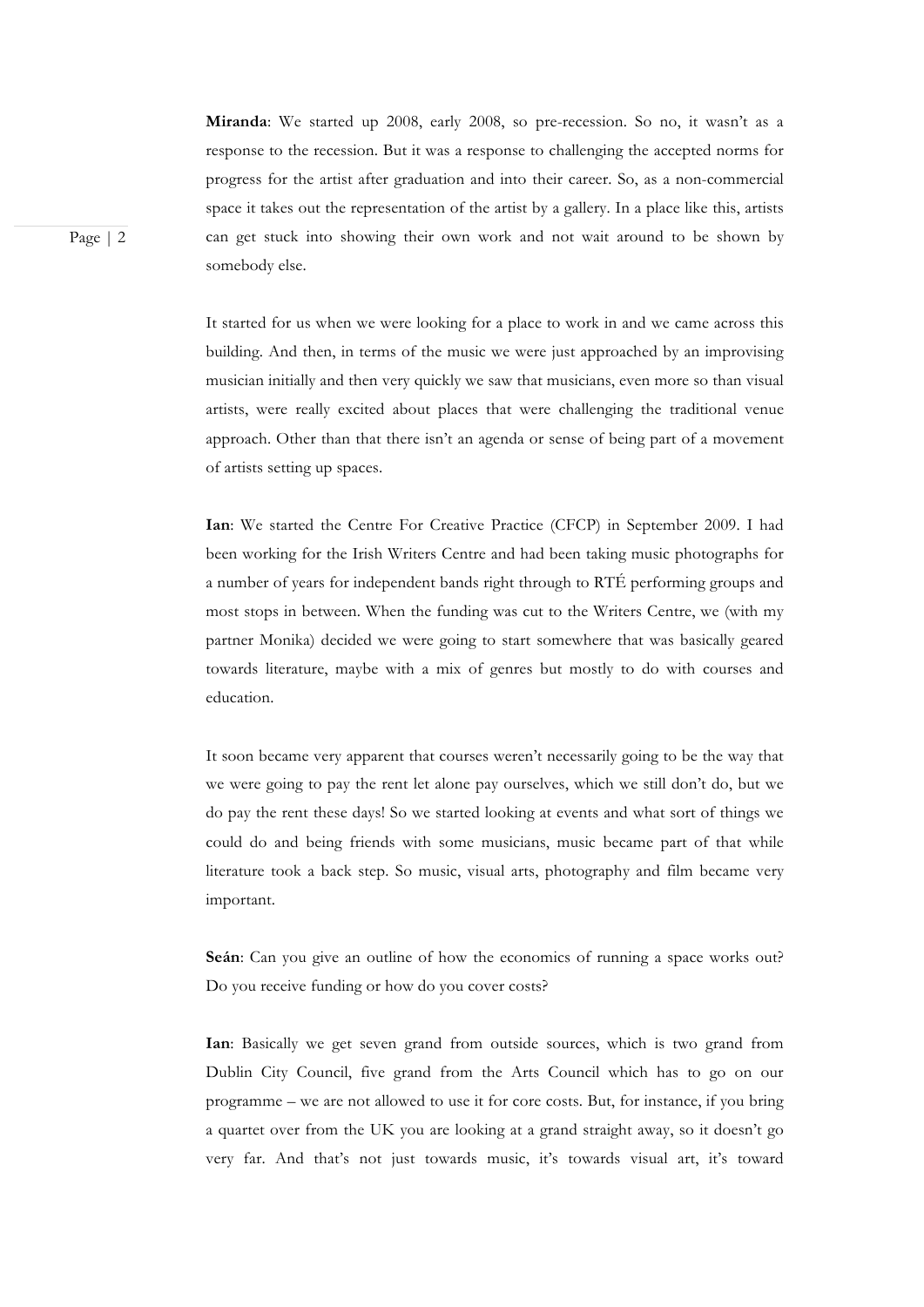photography, film, everything. So, one of the big problems is funding. It's difficult because, ok we don't get paid but we want the artists to get paid. And guys doing stuff for nothing: it's not helping creativity at all in any particular genre. Y'know there's very, very few full time musicians in Ireland, most of them do something else other than making music.

**Monika**: So we are 98% independent, of course we do get a little bit of funding but it's just really a handshake.

**Erin**: We did apply a few times for funding, but have never gotten any. But in a way it's a good thing, it has forced us to have our own survival strategy. And you know, if next month things don't work out, they don't work out! And we are prepared to walk away from it and do something else. We try to balance it so that a commercial TV shoot can in effect subsidise somebody else being here banging on glasses or whatever.

**Jack**: We see it first as a performance space and the rental thing as secondly, but it's not always that way around money wise. As long as it's going well and we are enjoying it and bringing something unusual and exciting to the city then it's great. If not – gone – we'll do something else. The few collective approach things we have been to have seemed pretty fruitless because you end up realising that the reason you started up a space like that was not to be part of something else! And periodically people represent it that way, or someone thinks that it would be a good idea to have a collective of everyone...

#### **Music in visual spaces:**

Seán: Every visual artist *has* to have a studio: it's an amazing tradition they have developed compared to musicians. Shouldn't musicians all have their own studios as well? So far, to my knowledge, there has been no group of musicians who have organised and created a performance space, like you guys have or the general visual art community has for generations now in this town. So although none of these spaces have been set up by musicians, we are fortunate that you are all interested in hosting live music but us musicians are really all piggybacking on you guys.

**Miranda**: Right, I have never thought about it like that actually. I guess most visual artists would strive to have a separate space to work in that's not their house and perhaps that comes from having a space in art college. But I don't know why musicians don't do this, why is that?

Page | 3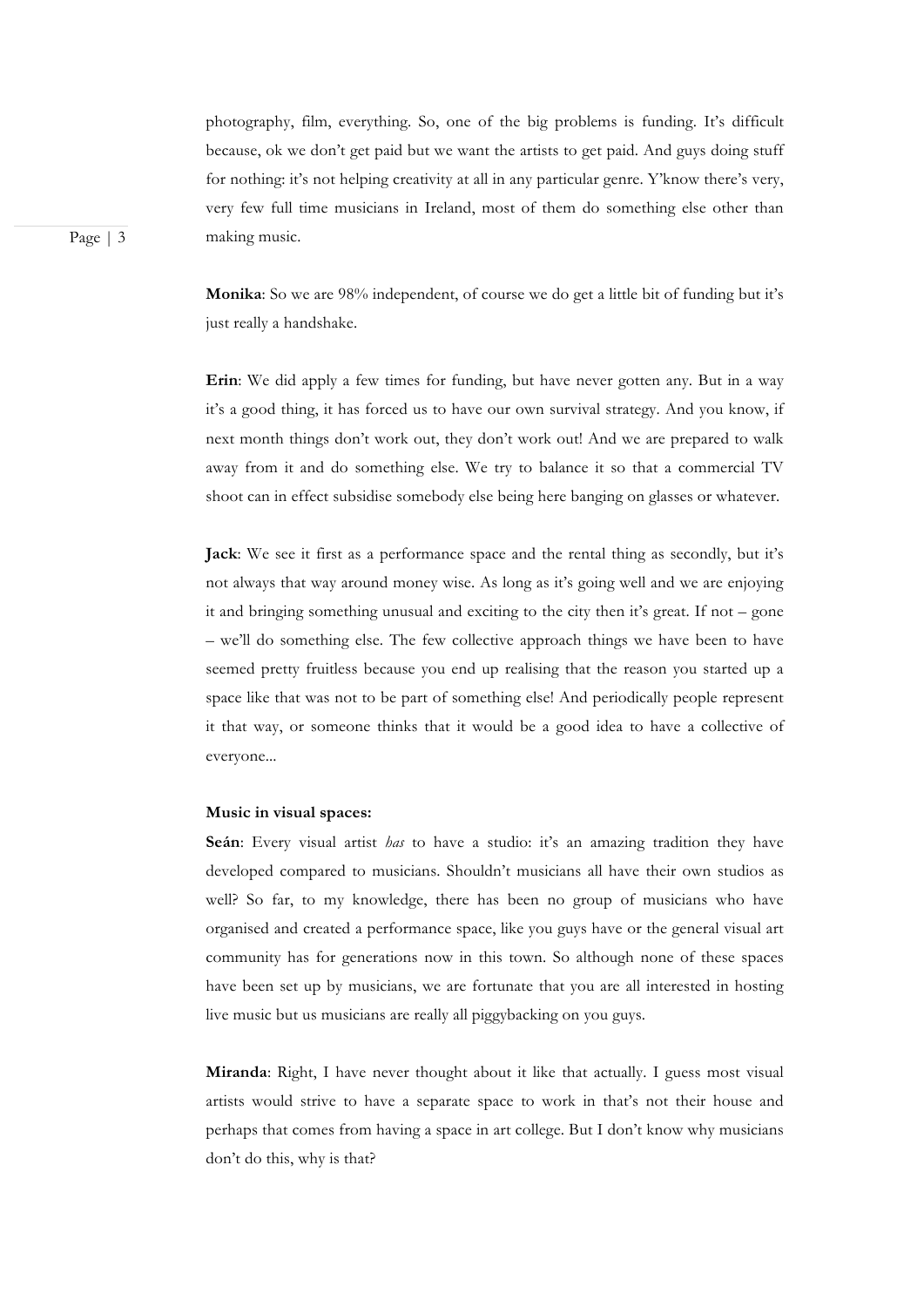**Seán**: I would put it down to a cultural inertia! But maybe in the future musicians in Dublin might now be more inclined to do this themselves, to have a performance space. It seems like a really important thing.

Page | 4

**Ian**: I wonder if it's because musicians have this feeling that, well we are always poor for a start so spending money on a space is not seen as feasible and if I got a piano or something that needs moving I might need to carry it around because I am playing a gig and actually I've got a bedroom, that'll do. Also the majority of music gigs will take place in pubs, whereas art exhibitions tend not to take place in pubs. So if a musician is looking for a space he'd almost be looking for a space in a pub.

**Jack**: When we set up our first space, Red Space, in 2007, we did see it as a place where the bands who needed the rehearsal room there could also perform there. So we could run gigs there but we called it a gallery, or a very flexible gallery that could function as anything, but it really was more of a performance space.

**Seán**: So how did musicians react to it? Did people respond to it?

**Jack**: Yeah, we did a really great job on the room with the resources that we had. It was very well sound-proofed and had a nice size. But we found that the bands that would be interested and *need* a sound proof room would be loud bands. They tended to be indie rock and if at certain points in the year we were desperate to get bands in to fill up a slot to cover some of the rent and we started not caring about what kind of music they were playing. And of course it became tough then as property prices began falling and some bands took the attitude that they shouldn't need to pay a certain price for a rehearsal space.

**Erin**: But at the same time, there was more and more interest in the performances rather than rehearsals, happening in that room, so that was what was getting attention and people seemed to be interested in this. So then when we moved to Hello Operator we just said, y'know, we're not going to call it a gallery. First and foremost it's not for exhibitions necessarily, although we do still visual work – there's art work on the walls but it's not the first purpose of the space now.

### **Curating the space**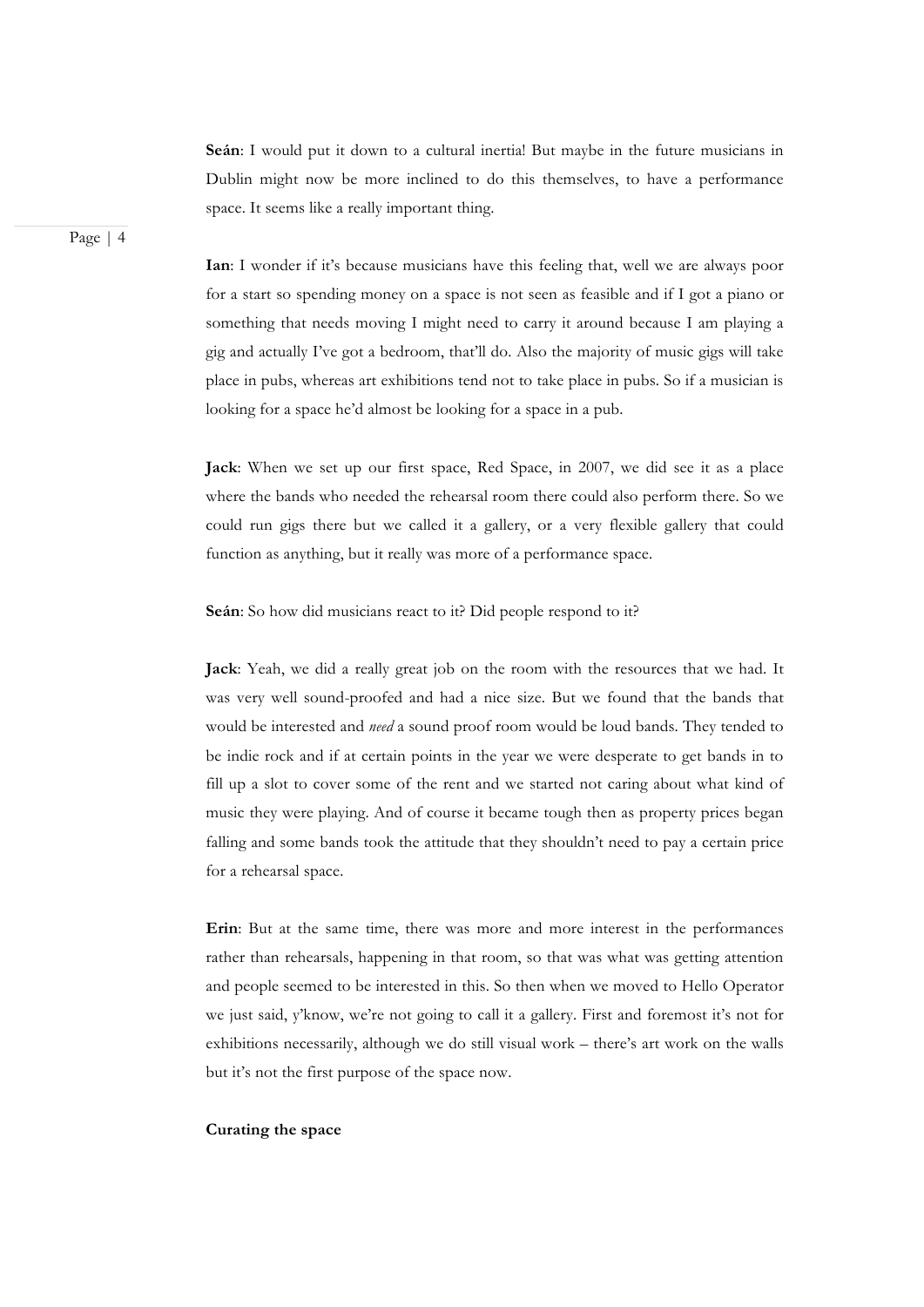**Seán**: So there's an interesting thing that came up there: you said you weren't into the music that some groups were playing. Is there a curatorial role then? Do you vet what happens?

Page | 5 **Erin**: Yeah, people do come to us with proposals and we turn them away. There is definitely a sort of thing that we really want to support. So things that can't happen in a nightclub or...

> **Jack**: It's not very well defined. I mean there's nowhere where we have a document that says "we will accept the following..."! You see, this space tends to dictate a lot of that for us which is really nice because we were very attracted to it when we saw it first. It acts like an amazing passive filter because people who want do something that wouldn't suit here tend not to like it when they see it. They come up here and say "hmm, no, it's not quite right" and then we go "phew!" They will usually make the decision themselves. Or when people see it and say "oh, it has to happen here", then we tend to really like the idea in the first place. So with a place like this which demands a certain thing really, in a way, it makes things very easy. It curates for us.

> **Erin**: We always meet and talk with everyone who wants to use the space to find out what their ideas are and how do you want to use the space. I definitely think that personal thing is important and we put a lot of our selves into whatever happens here, if something is on we are always here.

> **Ian**: Yes, we do put on our own stuff. There is a room for hire, but there is also a way that we curate stuff as well. Because we think that Dublin possibly needs it, or needs a space like it.

> Seán: In The Joinery will certain bands say "we wanna play here" and you'll say "it's not right for you..."?

> **Miranda**: Yes, yes we do and more so now. At the beginning it was easy, people were emailing us all the time wanting to play, we'd listen to their music and simply say yes or no. It was really simple. I would have to say, at this point, that I have learnt so much about music over the last few years and that I really didn't have any ideas about music before then. So I am learning as I go along. I think if the music is more suited to a more traditional venue they would be better off just going and playing in Whelan's. So we definitely try to find more unorthodox stuff, the more 'out there' at times the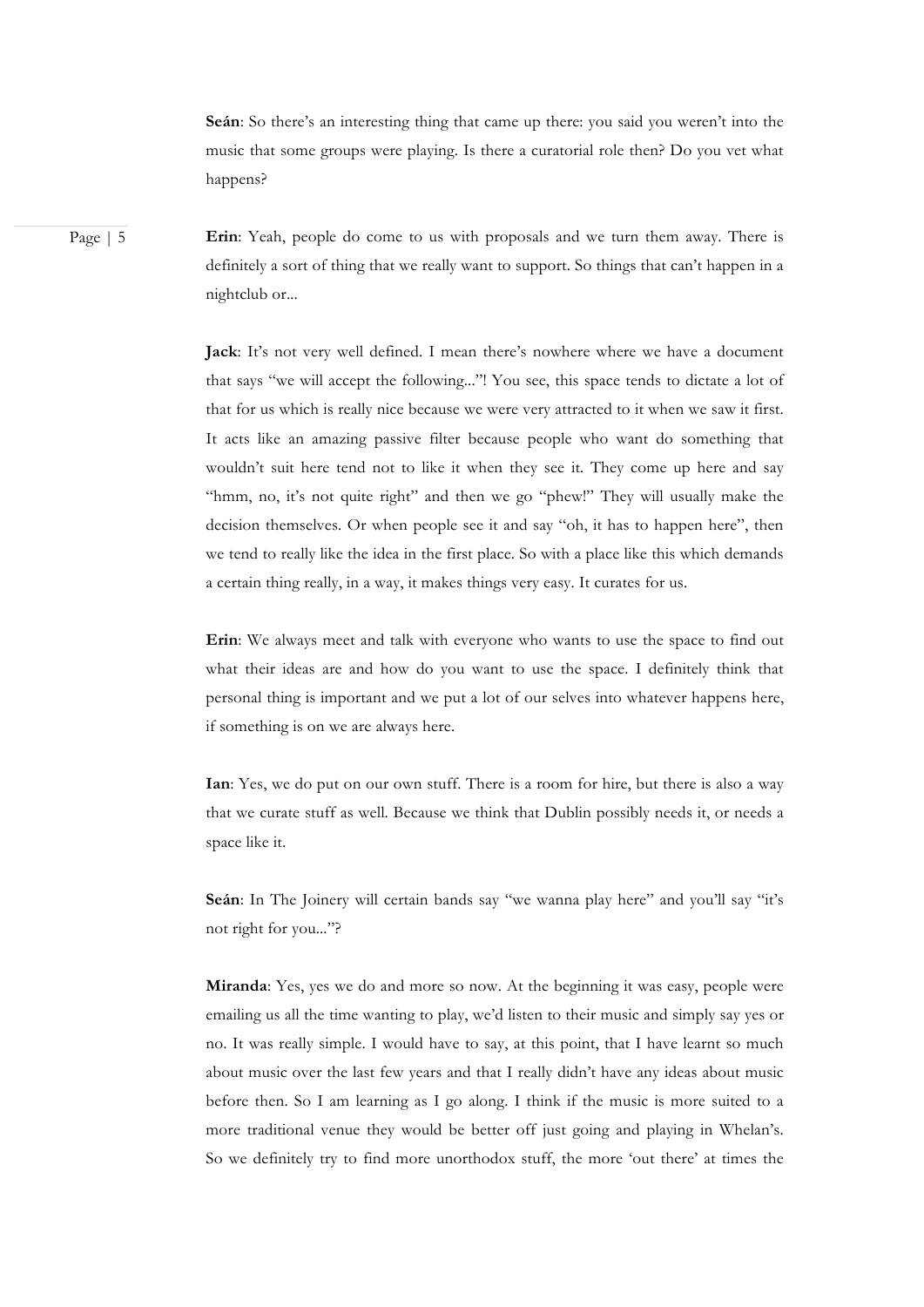better! It keeps us on our toes a little bit. But now since the start of this year, we have started inviting musicians to play. There is still a bit of both, but it's mostly us scouting around more now. The only curatorial role, and I would use that term carefully, that we play would be that we might invite someone and then think of putting them alongside somebody else – what happens if we put them together and maybe that's an influence from the gallery space. So that's been fun. Often with a cross of mediums as well. So we feel a bit braver about having more input now.

**Feargal**: We have a call for submissions out now, trying to unearth new musicians and sound artists that might think that their stuff is a bit too abstract or obscure or bedroom-ridden to try it out here. So we are just trying to break into that, perhaps with people who haven't performed in front of an audience before. So they have to submit and we listen to their work and see. It's interesting to see what we might unearth with that.

**Seán**: Does that mean you see yourselves as having a developmental role? Are you interested in influencing things? It sounds like you are giving people a chance or a helping hand.

**Feargal**: Yes, but also to get something back, I think it's a flow and return thing though. We want to see people in here doing stuff that we haven't seen because we can work that into what's happening in the front of the gallery. That has already happened loads with musicians here; I work on documentary films and musicians who have played here have ended up sound tracking these films. And the same editor has used these musicians for bigger feature films...we are creative people so the idea of just being a facilitator or a developer - I wouldn't have much interest in that. So the flow and return thing has been really good.

#### **Leaving the bar behind:**

**Seán**: Experience has shown musicians that when performing in an unsubsidised licensed room, at the end of the night the bottom line is always the barman's till. So it seems to me that, working in these kinds of spaces, there's much more flexibility and sensitivity to musicians, there's an element of the musicians, the venue and the audience all being on the same side of the fence. These spaces provide a safe place for performance which is unique in a non-subsidised environment where the promoter (quite often the performers themselves) is freed from the proprietor's concerns about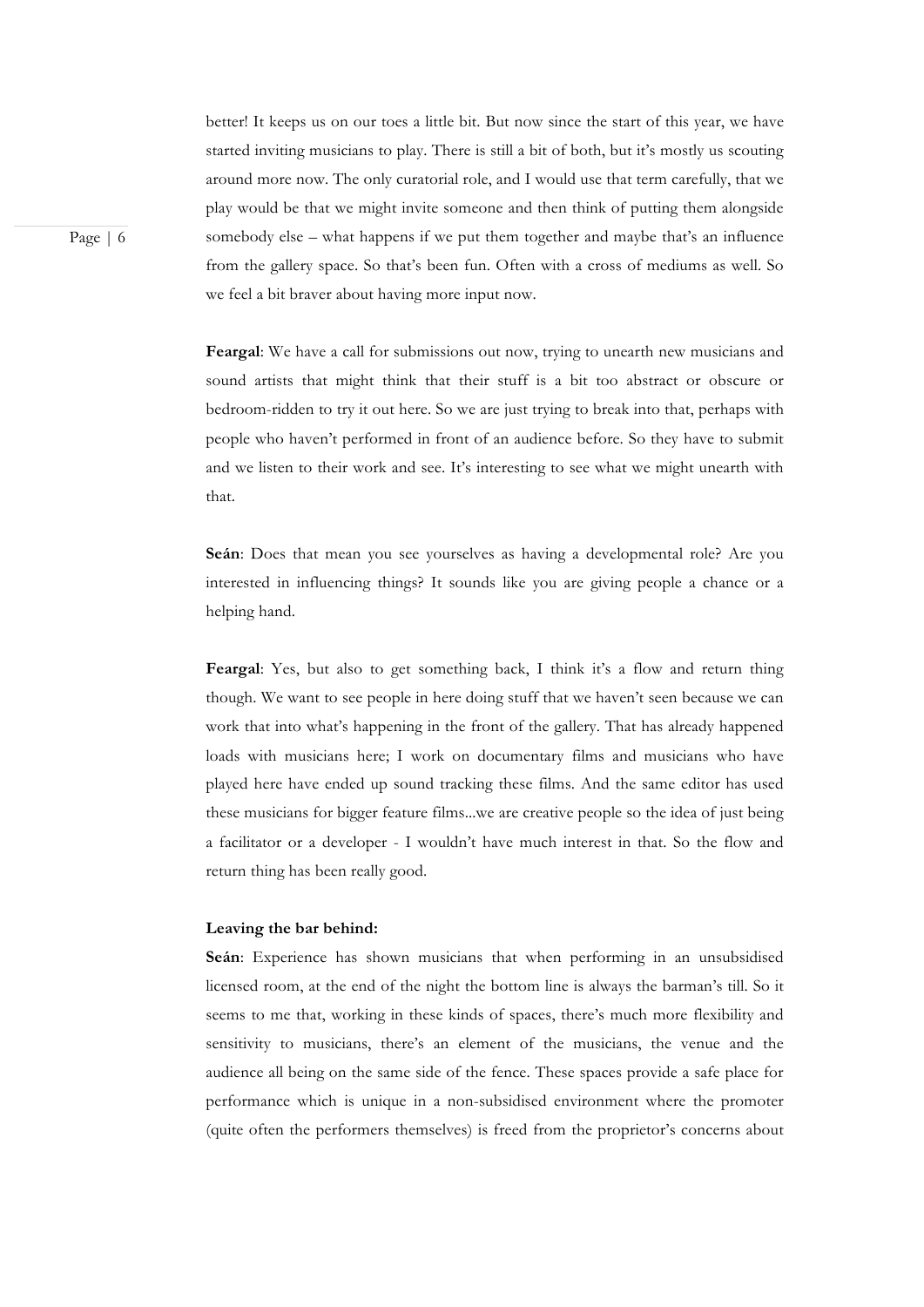selling alcohol. The vast majority of Dublin's music venues rely on alcohol sales as an important part of the economic equation to make the space work financially.

Page | 7

**Ian**: Yeah, we're not interested in what goes into the bar till because we don't have a bar. And if people want to come, they come because they want to listen.

**Seán**: Leaving simple economics aside, there are so many other complexities with traditional performance spaces that's why so many musicians are interested in playing in a room like this. If you don't have the make-or-break factor of having to deal with the barman's till at the end of the night and you can work with people like yourselves instead, you have a much more sympathetic and symbiotic interaction.

**Miranda**: Yes, and at the end of it you are dealing with a person, not an institution or a place or a bar. And although it's BYOB [bring your own beer] here, in three and a half years we have never had any drunken scenes. Once you take the bar out and people throwing money behind a bar the night becomes about what's happening in the room. That's the only reason people will be here. And the people who are performing really feel and sense that from the audience that is here.

**Seán**: For me, it's inspiring that this model is now changing. The local Dublin music scene is just at the start of working with this new model of no bar, no institution, an informal space whose raison d'être (at that moment during the gig) is to act as a listening space. With low overheads, a DIY approach and, in the main, voluntary workers these spaces aren't blown about by the ill winds of national bankruptcy. The music continues regardless. But it does rely on the generosity and the spirit of the people to make it happen. It already has changed for certain groups of musicians and into the future this path will become more popular, it's also the cheapest way of putting a performance on and, yet, sometimes the most rewarding for makers and listeners alike.

**Feargal**: I think the best thing about The Joinery or any of the other spaces is taking the performance out of its 'comfortable home'. Yet, it's funny because I don't think music has a comfortable home in the traditional venues or in the bars. The bar, the drink, the night out, the loudness... music in a lot of venues is secondary, it's almost like it's relegated to something over to one side. But with small intimate spaces with no P.A., the idea is that everyone is coming here to listen to music.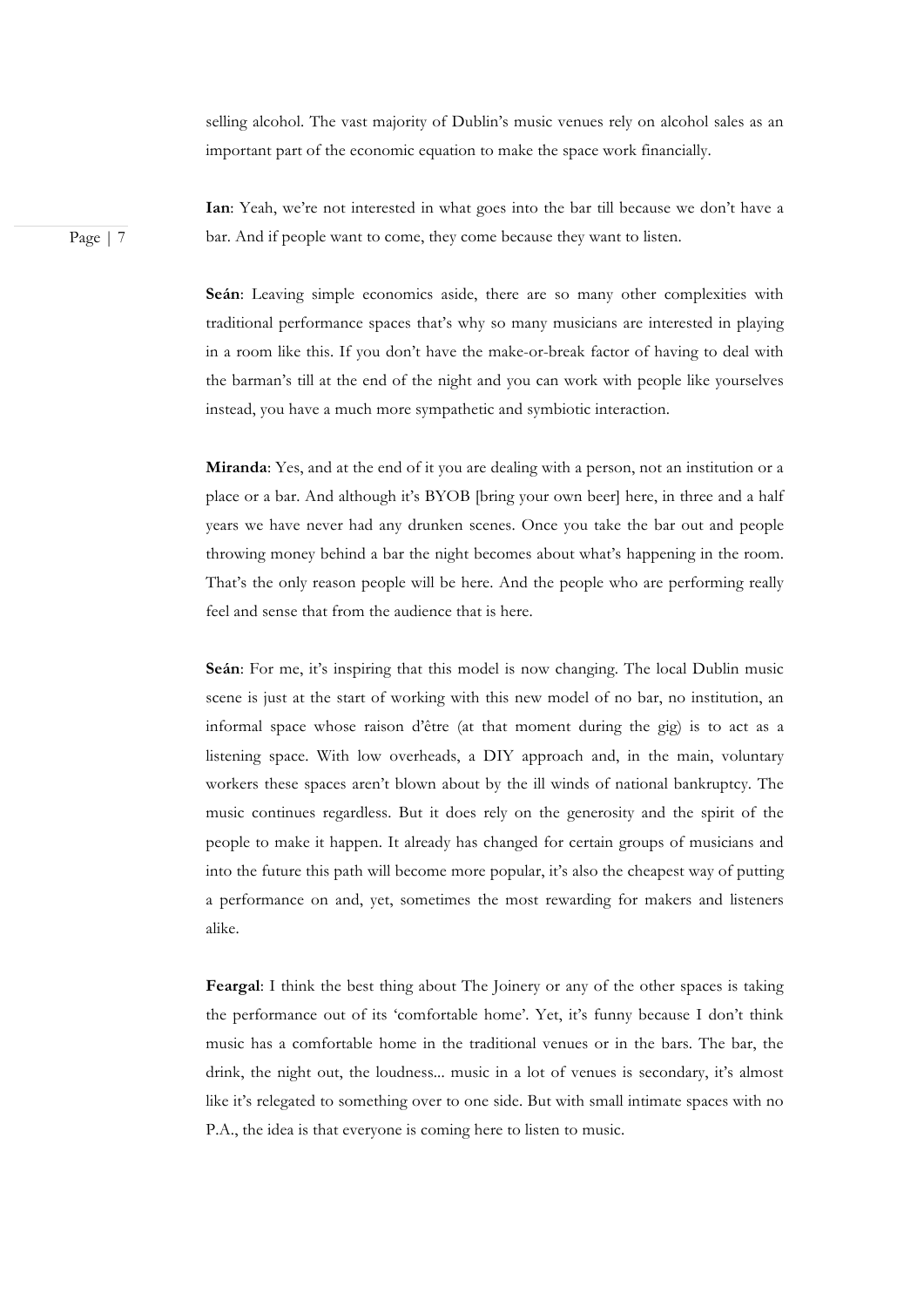**Miranda**: I have become quite intolerant when I go to a gig now in a established venue. It's quite you know...it's shit! If everyone's talking over the music, and then combined with the lack of intimacy…

Page | 8 **Seán**: It's a paradox, isn't it that people can pay twenty euro into a gig and then talk their way through it, but if it's a donation affair or a five euro hit, people can be absolutely respectful to the performers and listen to every note.

> **Feargal**: Absolutely. I think that this kind of space or set up is a more natural home for music. It seems to work on so many levels. We've had thousands of people through here for gigs of all kinds, and we have never had a drunk person. But in town, you can easily pick a venue where you'll regularly have at least ten people screaming, fighting, drunk... There's a weird kind of self-regulation here when you take away all those systems – bar, pub, ticket, exchange, vend – people really get it. They seem to relax, they don't shout and they just drink what they want.

> Miranda: It's also to do with the way the space seems like an extension of someone's place. It generates a natural sense of respect.

> **Seán**: It seems to me that the whole sense of the ritual of music is much easier to pick apart and to look at in a space like this than a venue with a high stage, a sound man waiting for you to start and a large P.A. It's easier to build a community around the music in an honest way. Obviously you can do great things in a big purpose built room with good lighting too, it's just a different thing. It has been a very rewarding thing for all the musicians I have ever seen playing here. And that's true because otherwise we wouldn't keep coming back – we are not in it for the money!

#### **Location:**

**Seán**: The Centre For Contemporary Practice is located in Dublin 2's Georgian business district; Hello Operator is in Rutland Place, an alleyway off Parnell Square; and The Joinery is in Arbour Hill. How much does the location affect what happens in the space?

**Ian**: I think in some respects the location picked *us* more than anything else in particular. It's wouldn't be, geographically, my ideal location, it's a very business-y area, here just off Baggot Street. During the weekend and the evening footfall outside the front door is practically nil. This time of day it's pretty busy but who wants to go to a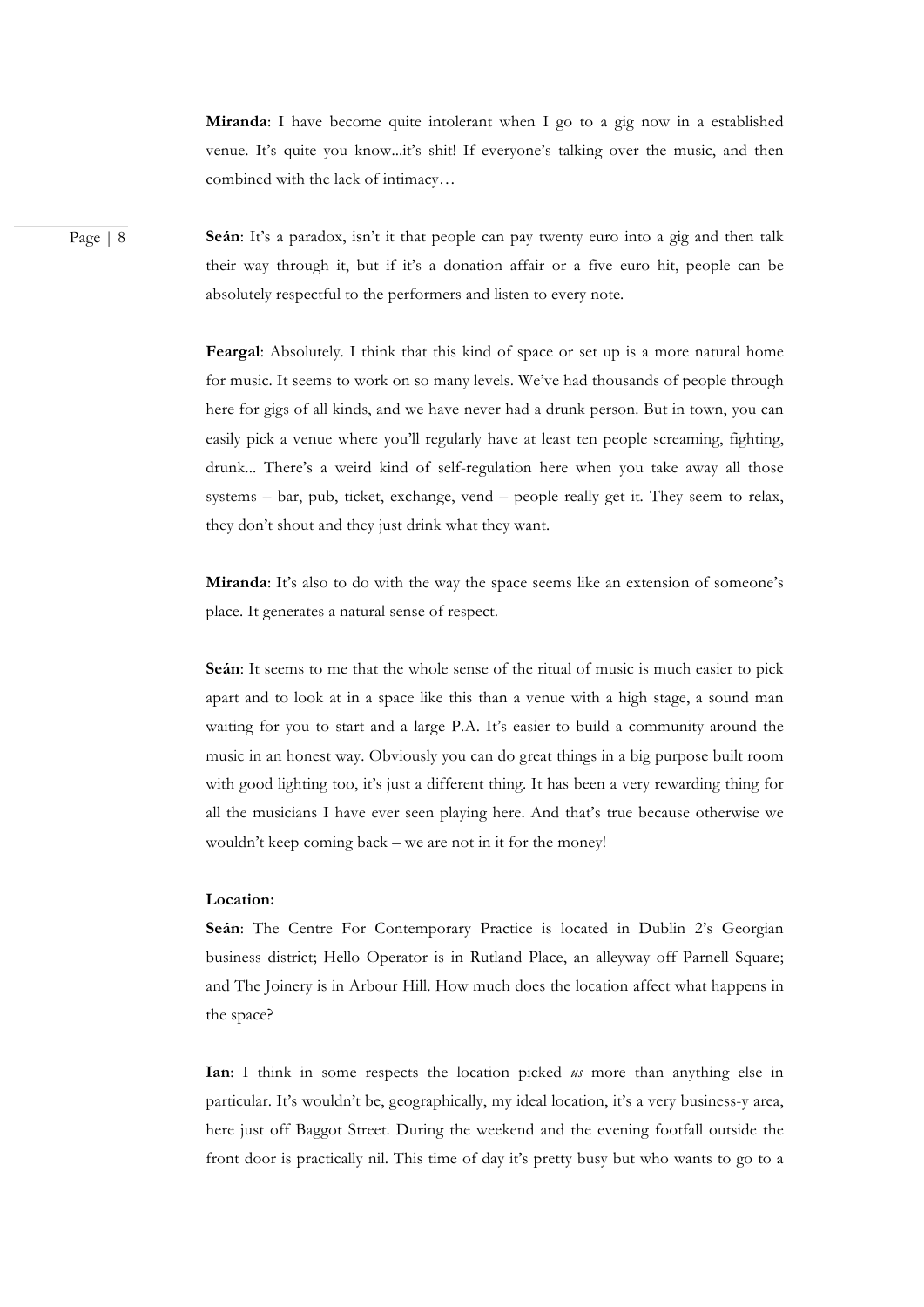gig at three o'clock in the afternoon? That is an issue, if we were in Temple Bar, for instance, that's an ideal location.

Page | 9

**Jack**: The location has affected us both good and bad. If this space as is was on the southside you could get a hell of a lot more business in terms of rental. Where we are tucked down an alley way, there is zero visibility and probably negative footfall!

**Erin**: But, in a way that's nice because there's that air of the undiscovered. People are thinking "where am I going? Should I even be going down here." And I like that. When they come in the door they are still not sure what is going to be inside and that's why people get upstairs and say "oh wow, it's clean!" And that's a progression – it's a second generation space after Red Space. I think the building that you're in and its location is really important and has a huge effect on your outlook and what you do.

**Miranda**: The Joinery is not in the city and there's a bit of an effort to get here, but there is a sense of community here and we have both lived here in the area on and off for years. We have got to know a lot of people who live around here and a lot of the artists and musicians who live locally have played in here.

**Feargal**: You can leave the front door open when a gig is on and that's really nice, a couple of hundred metres down the road we would need to have security guys on the door, it changes so quickly in Dublin. It's a bit of an oasis here, it's a unique little pocket.

**Seán**: It will be interesting to see if more of these spaces open more centrally to see how that would work. Or would it work at all I wonder?

**Feargal**: Well anything that's off the mainstream should be off the main road. I mean by having it on Dame Street, how would it work?

#### **Who plays here & who listens?**

**Seán**: Which musicians uses these spaces? And who comes out to listen to them?

**Ian**: We didn't want just to be a white box gallery, we wanted people to come in and interact with the space, so hence we have beanbags on the floor rather than chairs and it's great for doing smaller intimate events. We do lots of experimental music, electroacoustic stuff, contemporary classical. The one thing we tend to shy away from is rock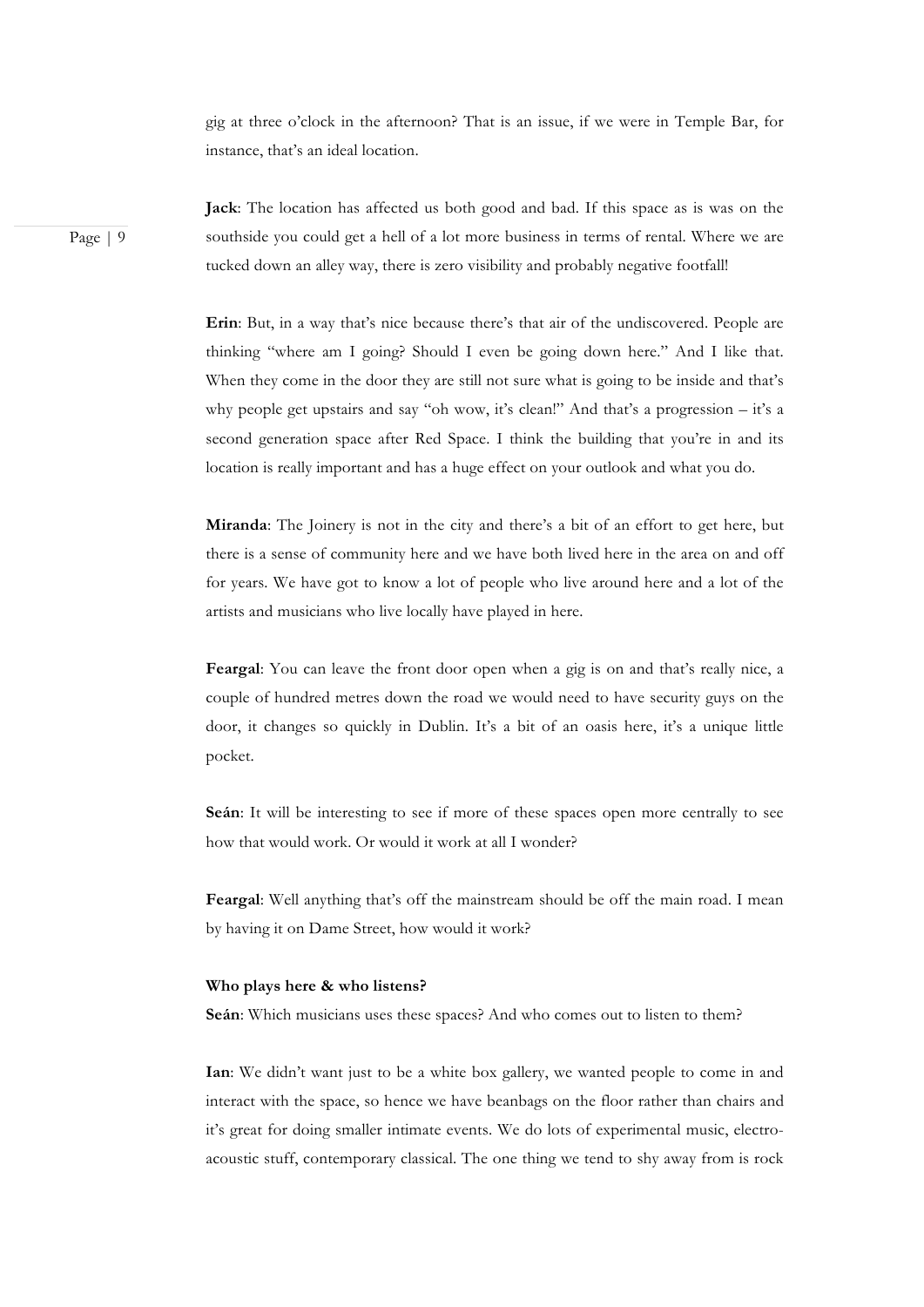and indie, purely because the space isn't set up for it, we don't have a licence, although we have no problem with people bringing their own booze but it's not really the way the space needs to develop. There are so many spaces catering for that in town.

Page | 10 **Seán**: What about the idea of Dublin today with recording industry expiring and the industry now getting more and more involved with live music. So we see the resurrection of bands who haven't done anything for twenty years playing in Dublin. With this kind of a commercial push does this resurgence in attending live music trickle down to spaces like these? And are musicians more interested now in getting out there and playing instead of sitting in their bedrooms and producing tracks?

> **Jack**: I am a little out of touch to be honest, but being here is great because the music comes to us. And I have really become very interested in improv music and hybridjazz-electro-whatever and since we have been involved in the space we have come across the best that Dublin has to offer. But I do get the feeling that among more mainstream-tending bands and musicians that they are more and more aware that you need to have a great live act. So I think a good bit of that does trickle down to electronic music for instance where you have to think about your live show and I think that's a good thing.

> **Erin**: But from the point of view of, say, a band who are trying to make the next big leap, I don't think the space like Hello Operator appeals to them. They want to play commercial venues and have posters all around town and do a certain thing which is not really the way we work. But then we do get audiences in who might not know what they are going to see...

> **Seán**: Or what they just saw! Because, yes, it's not a big room, there's space for forty to fifty seats, maybe seventy standing. So that eliminates a lot of peoples' ambitions!

> **Jack**: It does seem that the people who play here, either tend towards smaller spaces or else it's used for peoples' side projects. This space is informal and friendly and so people feel free to try out works-in-progress.

> **Erin**: And because we try to make it fair. So if it's a gig where we don't really know how the audience will be, it will be a split on the door. So they're not paying to rent a venue up front and all the pressure that that brings.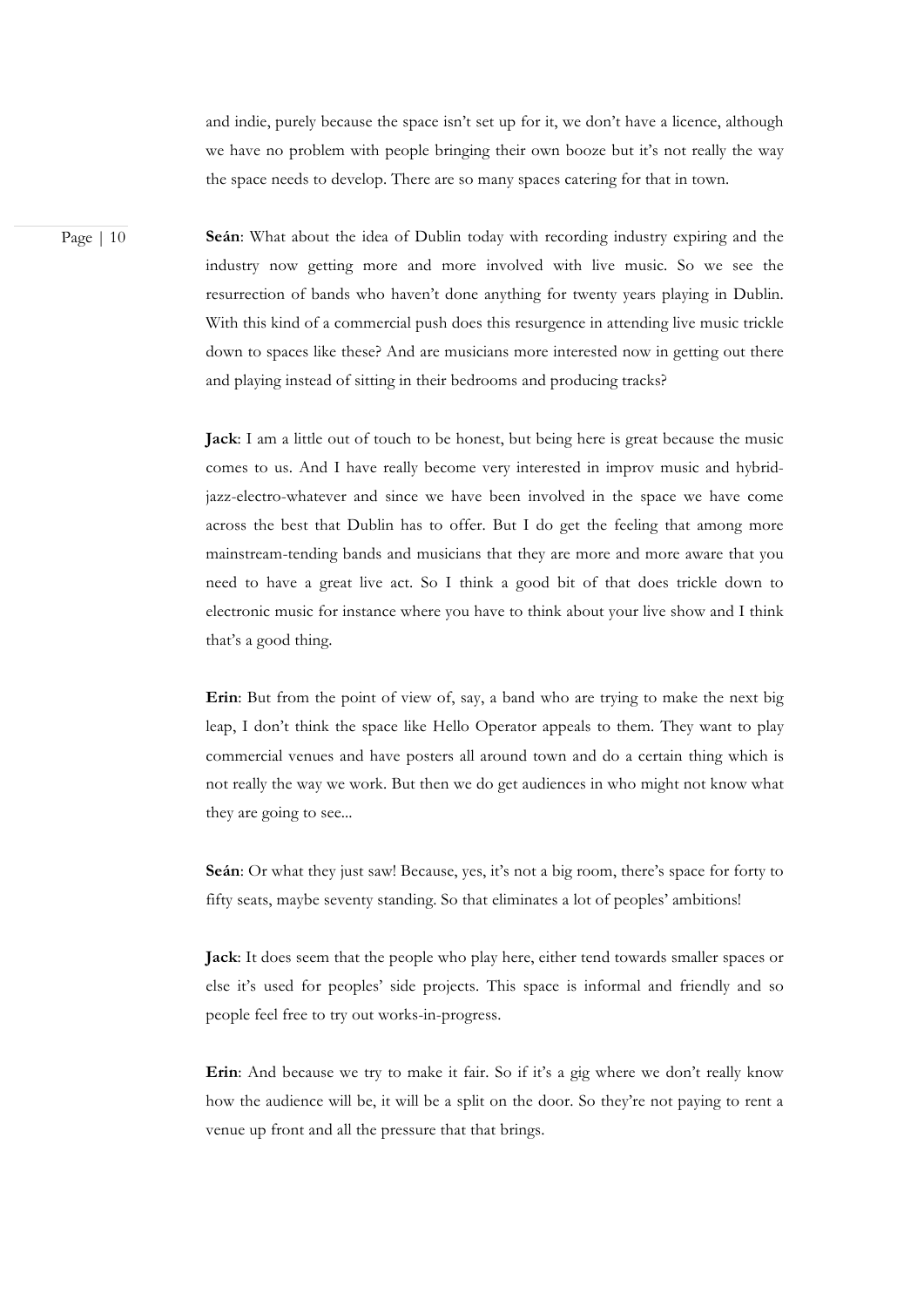**Miranda**: For me, the interesting thing is the cross-over between visual art and music now. Whereas before they were very separate. There's an equal emphasis on both here, they work very differently and there's a lot more work involved, for us, in the gallery stuff. So with funding, there's a real problem there with the separation of these practices. The Arts Council model is an old fashioned model; I am really interested in where the two meet. People coming to gigs are exposed to the gallery and vice versa, and we have found that some interesting collaborations have taken place between sound artist, visual artists and musicians because of that. I don't think that happened so much before. Previously the gallery was seen as a pristine white space and having musicians there was a really strange idea.

**Monika**: What we try to do is mix audiences. Not to have a place where people only come to see an exhibition, no, just the opposite: people come to a concert and see the exhibition. People who come to an exhibition might stay for the gig. I think it keeps the place alive, because when you look at many galleries and venues, they suffer because for quite a substantial part of their opening hours they are empty. That's what we are trying to avoid in any possible way.

**Seán**: Talking about performing in a small space like this, in front of say fifty people, there is something for the audience and also for the musicians in terms of the amount of contact you can have. When you stop playing, put down your guitar, you are standing right in front of your audience. There's no backstage thing and the musicians are forced to present the music in a very honest manner. And I think that experience is an important thing, and I think it's going to become more and more important in the future. At this point, our lives are being channelled through the internet and basic human interaction is becoming a less common thing. Same goes for experiencing music up close and in the flesh. These spaces overcome this tendency and I can see this standing to them in the future.

**Miranda**: Pretty much all the gigs in The Joinery are busy now. It will be interesting to see what happens with our current call for submissions and if people are really emerging.

**Seán**: So it's interesting that people are coming here because it's The Joinery, sometimes without knowing what the music will be like.

Page | 11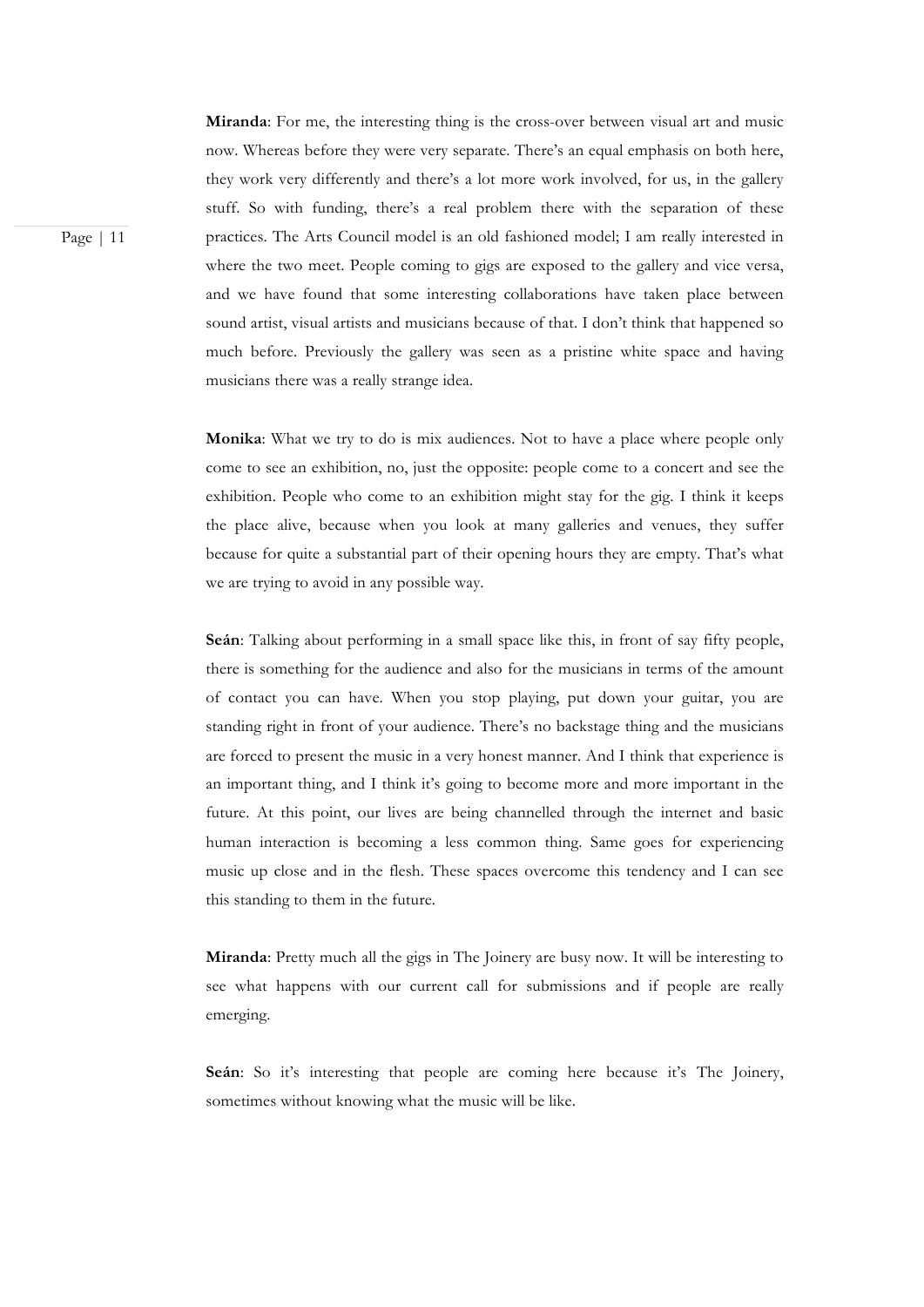**Miranda**: Yes, I think that's happening much more. And a lot of that audience comes from the visual side of things.

Page | 12

**Feargal**: Yeah, I think having an almost radical diversity in the programming, rather than having three noise acts and getting the noise crowd, that gets a bit insular, you can get a good mix.

**Miranda**: And now, here, there isn't that risk on paying twenty quid to see the music and expensive drinks, so people will come out and just see what's on.

**Seán**: And for people who don't drink, there's much less pressure there too. You're welcome to just show up, sit there and listen.

#### **The space shapes the music:**

**Seán**: Do you think the listening attitude changes the nature of the music practice itself?

**Ian**: I think it gives the musicians a bit more confidence. It might be a bit scary to start off with because "oh shit, these people have actually come to listen to us," there's no distraction. But I think that the musicians themselves think "we actually have an audience.

**Seán**: I am interested to see if the music can respond to the space in a meaningful way and I think it does. So the building and the architecture itself starts to govern what goes on and might even colour the fabric of the music itself. These influences will always be more obvious with improvised or experimental music which has room to adapt instantly to its surroundings.

**Jack**: It seems so. And the audience for sure does. This space can catch people off guard because perhaps they are expecting a warehouse interior and they can go very quiet, there's almost a church-like atmosphere. Their voices drop and that's an amazing thing for music and that's a product of the size and the features and the fact that it's so quiet in here as well. There's nobody else working here when there is music on. About an hour into a set of music, the audience kind of relaxes and you start seeing eyes looking up, drifting around the beams as they listen to the music, it's like visuals in a way.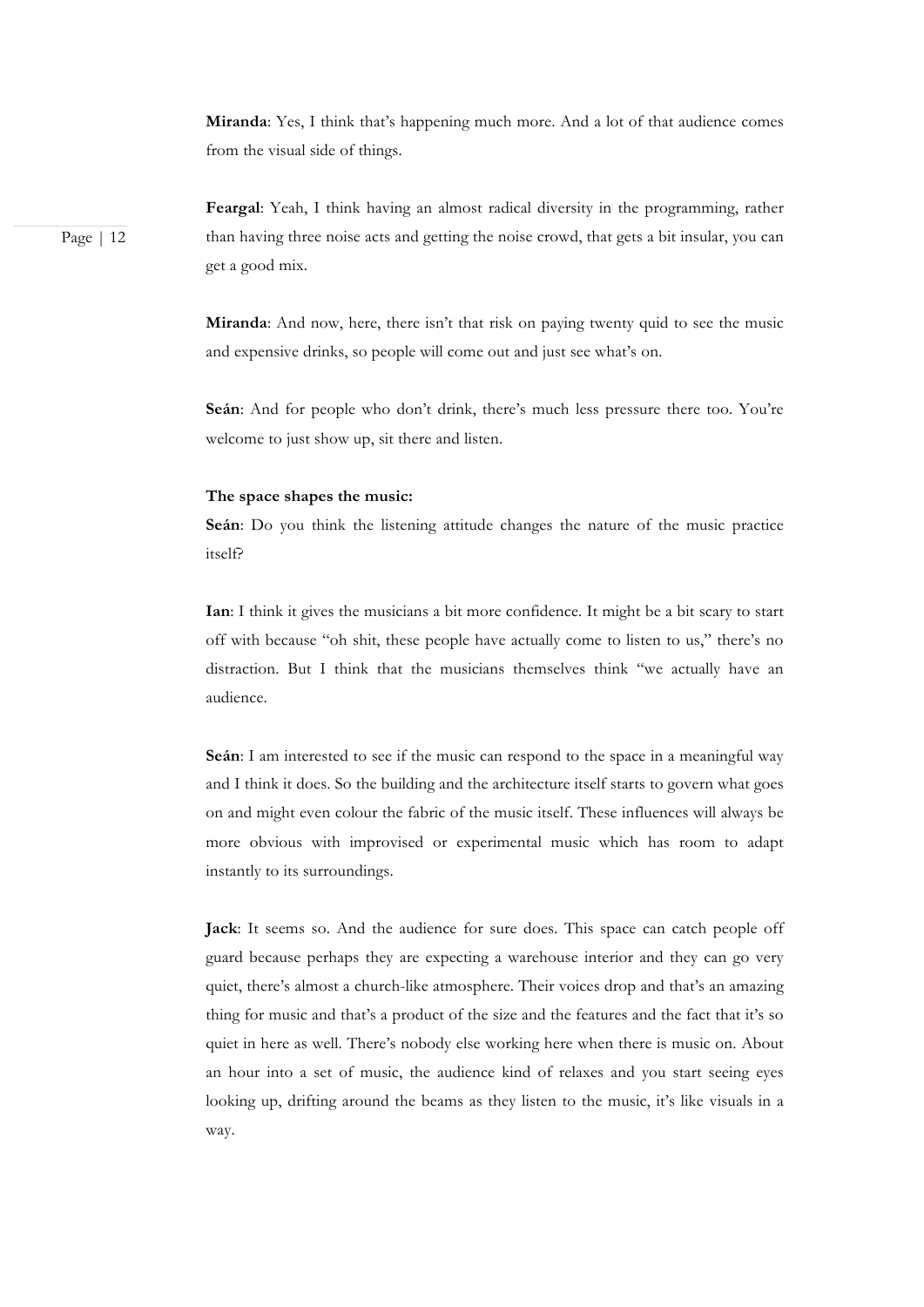**Miranda**: Also, it's kind of a funny little place, it can be an awkward room at times for the audience. There's that pillar there in the way and it's not a custom made space so you are working in the space that you have. Again, that interrupts the stage versus audience model.

Page | 13

**Seán**: If this alternative spaces model continues into the future (and we agree that that's likely) perhaps with momentum and continued practice each space may develop its own sound. I really like the idea that a 'Joinery sound' for instance could develop.

**Feargal**: You can see it the development of some groups in Dublin now. A lot of the experimental things that they now have ended up doing are informed by what they were doing in gallery type spaces. And it's stuff that they could never have tried out in the traditional venues; you just wouldn't go down on your knees and try out this trumpet stuff for 15 minutes until you got it right in front of an audience! It just wouldn't happen, but in here it's quite natural to do that. It's experimental to the point of work-in-progress, it's not just performance, it's musicians working.

# **Coda**

At the time of writing in July 2011, these spaces and several other alternative, nonprofit, artist-run spaces in Dublin continue to present music regularly to local audiences. Current economics and a changing cultural practice point to this becoming a long term situation. It is fashionable to talk of Ireland's maturing as a nation in the twenty first century, yet I view these developments in that light. Dublin audiences are, today, looking beyond the traditional presentation of music as mediated through an alcohol licence, a promoter, entry policies, profit margins and a circus of other obstacles between the musicians and audience. These artist-run spaces offer a real alternative to this system with many interesting artists working in these spaces today, supported directly by audiences. Fundamentally, though, it is the organisers of these spaces we have to be grateful to for a sometimes thankless job of committing themselves to this work and safeguarding these new spaces for artistic and musical adventure.